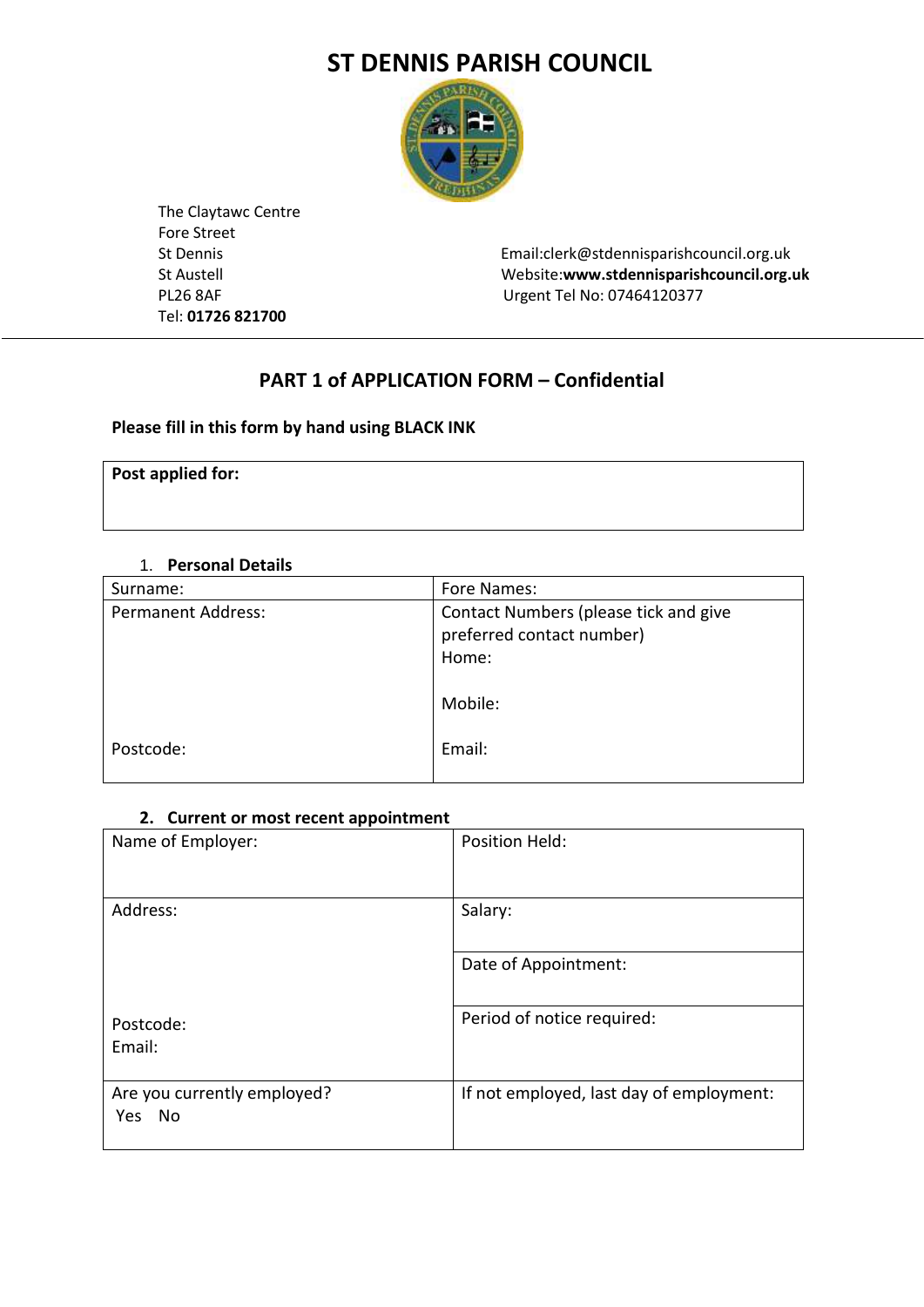3. Please give a brief description of your current duties and responsibilities (or in your last organisation if unemployed)

4. Employment History

Please give details of all jobs held starting with your current or most recent employer (continue on a separate sheet if necessary)

| $\mathbf{v}$<br>From | .<br>. <b>. .</b> .<br>To | Name of Employer | Position Held / Key | Reason for |
|----------------------|---------------------------|------------------|---------------------|------------|
|                      |                           |                  | achievements        | leaving    |
|                      |                           |                  |                     |            |
|                      |                           |                  |                     |            |
|                      |                           |                  |                     |            |
|                      |                           |                  |                     |            |
|                      |                           |                  |                     |            |
|                      |                           |                  |                     |            |
|                      |                           |                  |                     |            |
|                      |                           |                  |                     |            |
|                      |                           |                  |                     |            |
|                      |                           |                  |                     |            |
|                      |                           |                  |                     |            |
|                      |                           |                  |                     |            |
|                      |                           |                  |                     |            |
|                      |                           |                  |                     |            |
|                      |                           |                  |                     |            |
|                      |                           |                  |                     |            |
|                      |                           |                  |                     |            |
|                      |                           |                  |                     |            |
|                      |                           |                  |                     |            |
|                      |                           |                  |                     |            |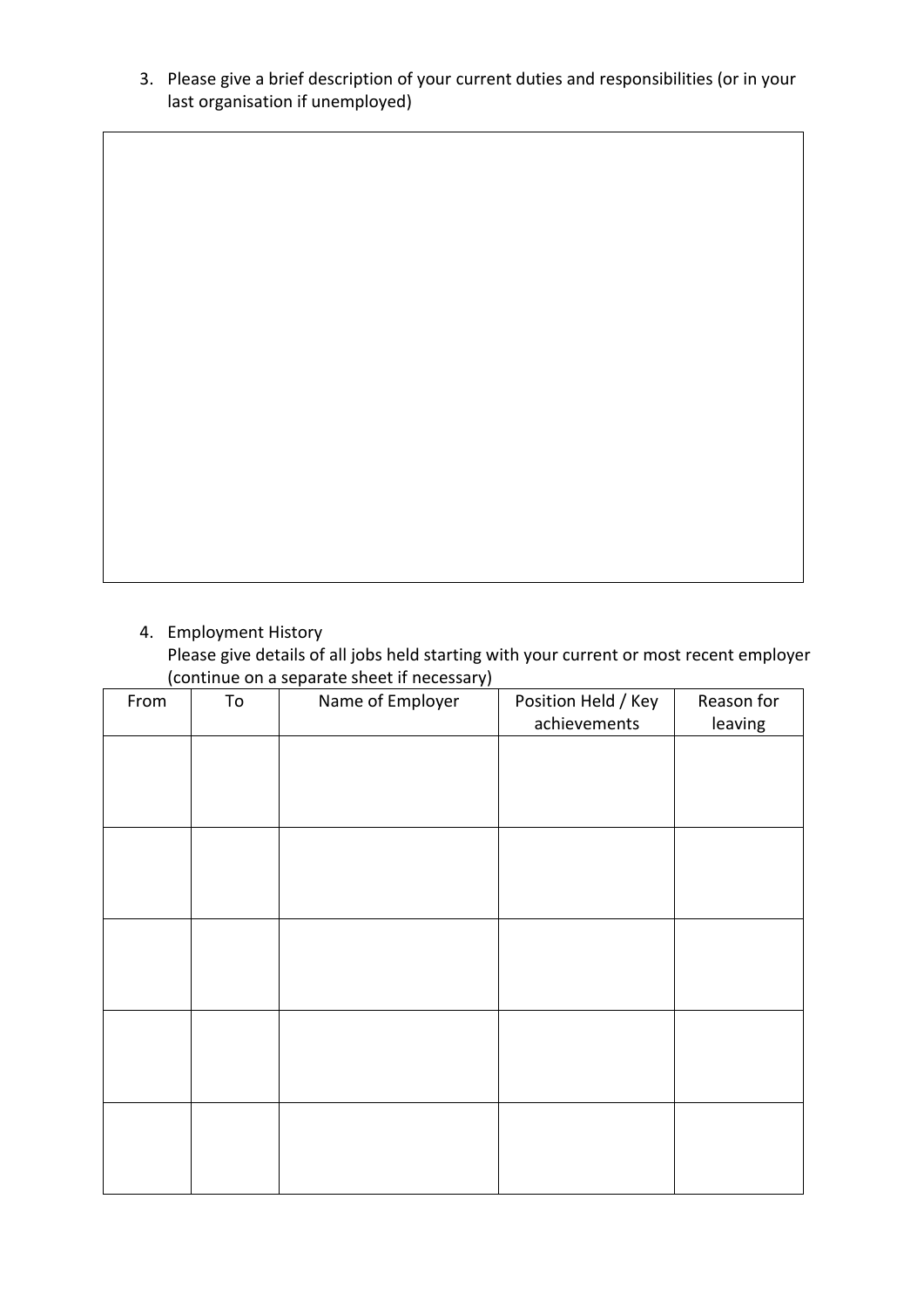5. Educational Qualifications obtained. You may be asked to produce evidence if short listed for interview (Continue on a separate sheet if necessary)

| <b>Qualification Level</b>  | Subject                      | . .<br>Grade            |
|-----------------------------|------------------------------|-------------------------|
| (e.g. CSE, GCSE, O/A Level, | (e.g. English, Mathematics,  | (e.g. A, B, C, 1, 2, 3, |
| NVQ, Degree)                | <b>Typewriting, Business</b> | Distinction, Pass)      |
|                             | Administration)              |                         |
|                             |                              |                         |
|                             |                              |                         |
|                             |                              |                         |
|                             |                              |                         |
|                             |                              |                         |
|                             |                              |                         |
|                             |                              |                         |
|                             |                              |                         |
|                             |                              |                         |
|                             |                              |                         |
|                             |                              |                         |
|                             |                              |                         |
|                             |                              |                         |
|                             |                              |                         |
|                             |                              |                         |
|                             |                              |                         |

6. Other Training. Please give details (e.g. relevant specialist training, in-house training, etc.) including details of education currently being undertaken or planned.

| Description of Course/Qualification (please indicate if completed or ongoing) | Date |
|-------------------------------------------------------------------------------|------|
|                                                                               |      |
|                                                                               |      |
|                                                                               |      |
|                                                                               |      |

### 7. Current Membership of Professional Bodies

| Institute or Association | Grade of   | How Obtained                     | Date     |
|--------------------------|------------|----------------------------------|----------|
|                          | Membership | (e.g. election or qualification) | Obtained |
|                          |            |                                  |          |
|                          |            |                                  |          |
|                          |            |                                  |          |
|                          |            |                                  |          |
|                          |            |                                  |          |
|                          |            |                                  |          |
|                          |            |                                  |          |
|                          |            |                                  |          |
|                          |            |                                  |          |
|                          |            |                                  |          |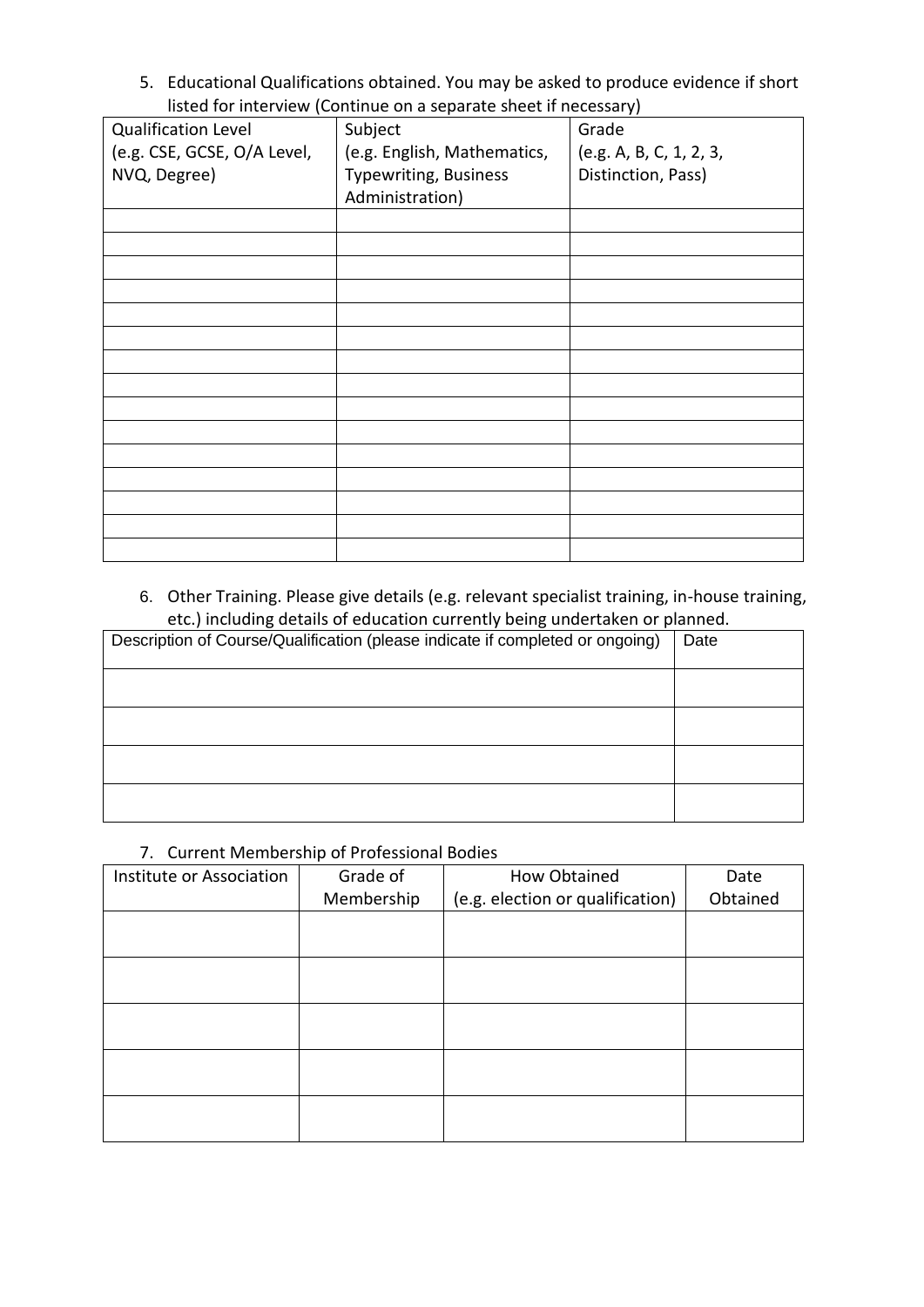# 8. Supporting Statement

(Please provide details to demonstrate how you meet the person specification. Continue on a separate sheet if necessary).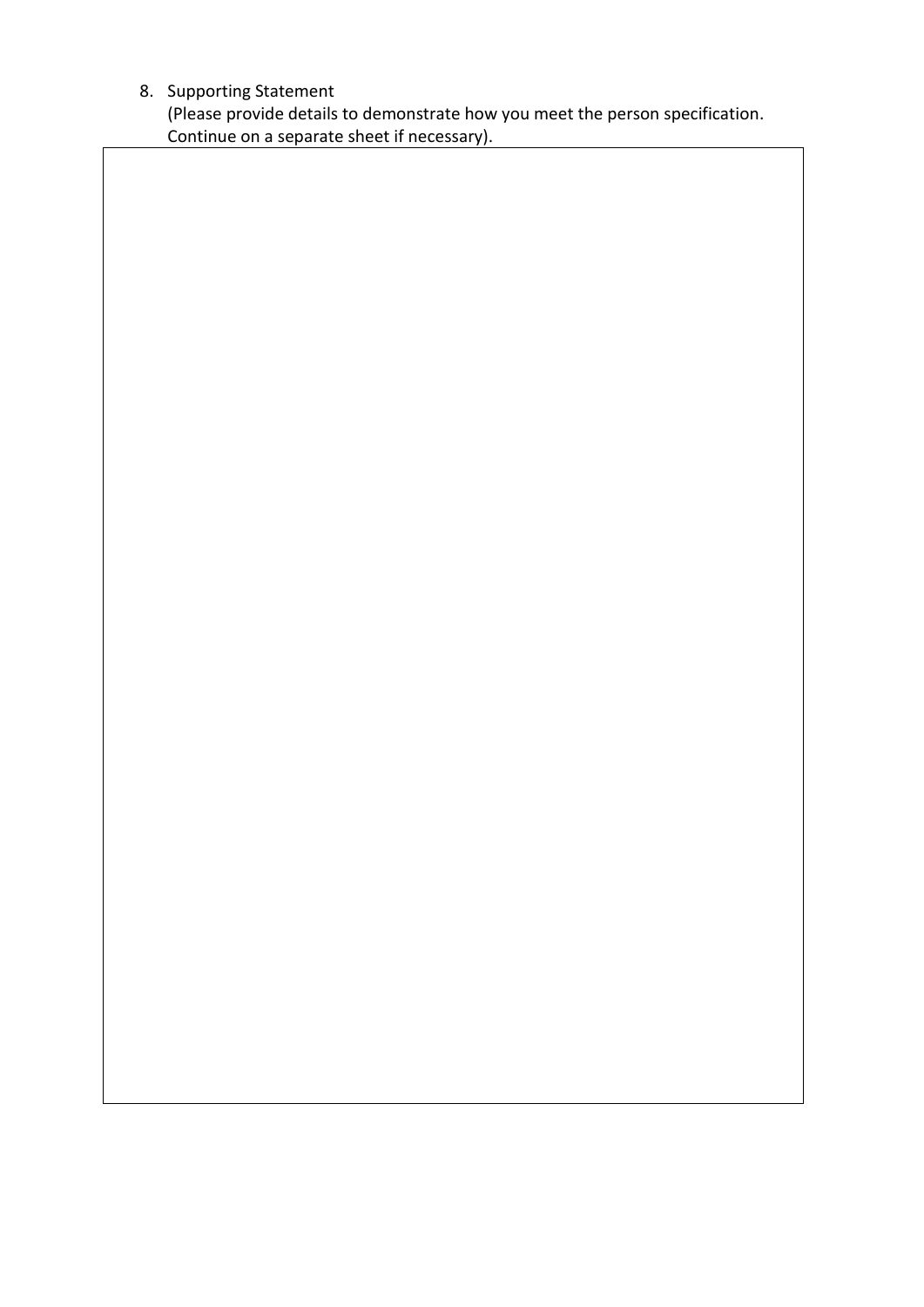9. Please state any other interests/unpaid work you are involved with which you feel supports your application for this post.

| 10. Please tick as appropriate                           | YES | NO. |
|----------------------------------------------------------|-----|-----|
| Do you hold a full current Driving License?              |     |     |
| Do you have the use of a car or other form of transport? |     |     |

## 11. Data Protection Statement

The information that you provide on this form and that obtained from other relevant sources will be used to process your application for employment. The personal information that you give us will also be used in a confidential manner to help us monitor our recruitment process. If you succeed in your application and take up employment with us, the information will be used in the administration of your employment with us and to provide you with information about us. We may also use the information if there is a compliant or legal challenge relevant to this recruitment process.

We may check the information collected, with third parties or with other information held by us. We may also use or pass to certain third parties information to prevent or detect crime, to protect public funds, or in other ways permitted by law.

By Signing the application form, we will be assuming that you agree to the processing of sensitive personal data, (as described above), in accordance with our registration with the Data Protection Commissioner.

### 12. Declaration

I Declare that to the best of my knowledge all the information on Parts 1 and 2 of this form and any additional material supplied is correct. I fully understand that withholding of relevant information or any false or misleading statement could result in the withdrawal of an offer of employment or in dismissal.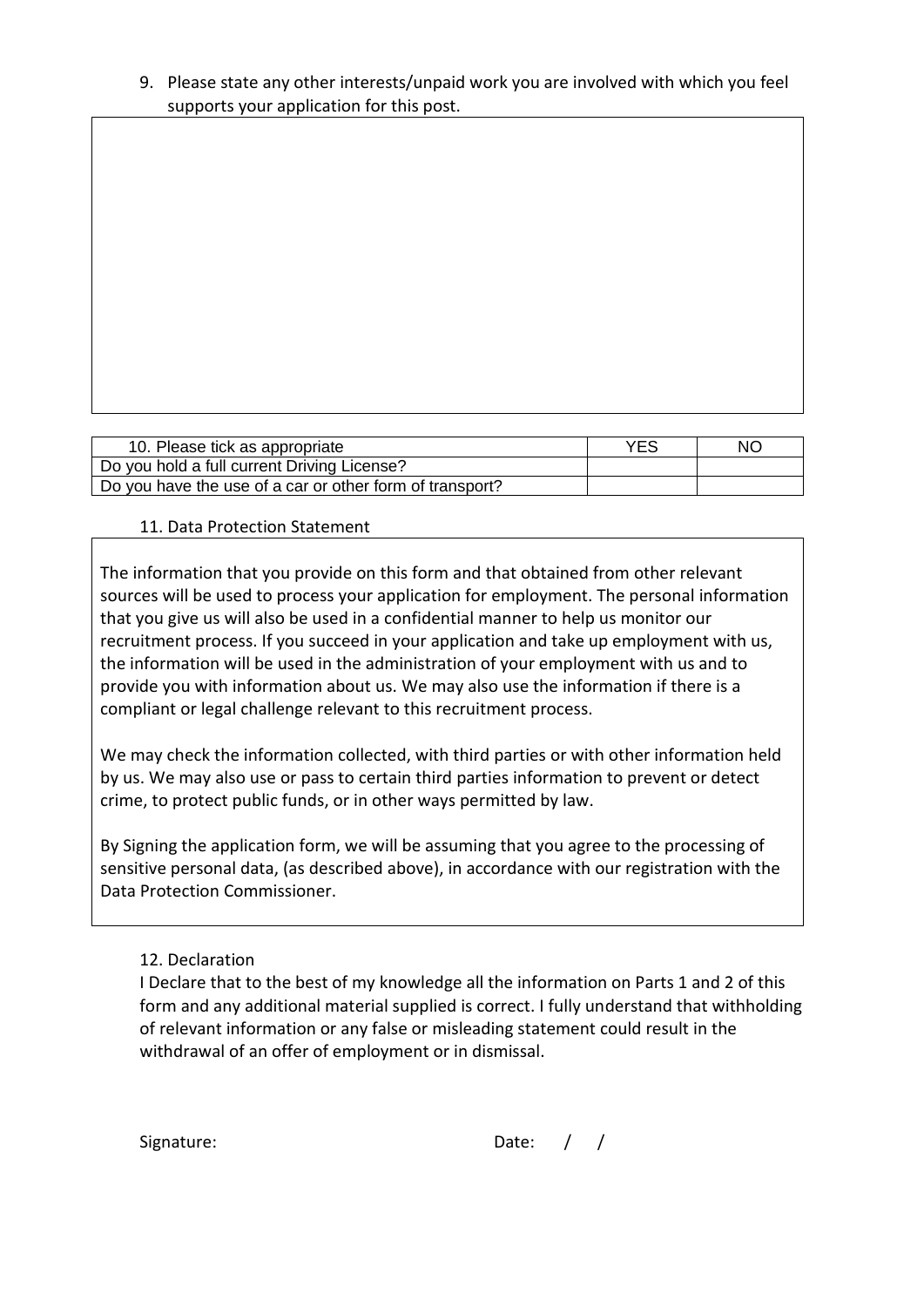# **PART 2 of APPLICATION FORM PERSONAL INFORMATION – Confidential**

The Personal information and Equal Opportunities Monitoring form will be detached from part 1 of the application form and be held by the Parish Clerk for information and monitoring purposes only. These sections will not be seen by the selection panel.

### **Please fill in this form by hand and use BLACK INK**

| <b>Personal Details</b> |                            |
|-------------------------|----------------------------|
| Surname:                | Fore Names:                |
| Date of Birth:          | National Insurance Number: |

| Please tick as appropriate                                                                                                                                           |                                                                         |                           | Yes | No. |
|----------------------------------------------------------------------------------------------------------------------------------------------------------------------|-------------------------------------------------------------------------|---------------------------|-----|-----|
|                                                                                                                                                                      | Are you related to or closely acquainted with any member or employee of |                           |     |     |
| St Dennis Parish Council?                                                                                                                                            |                                                                         |                           |     |     |
| If 'YES' Please give details:                                                                                                                                        |                                                                         |                           |     |     |
|                                                                                                                                                                      |                                                                         |                           |     |     |
| If you have a disability are there any arrangements which we can make for you if you are<br>called for an interview and/or work base exercise? If so, please specify |                                                                         |                           |     |     |
| Where did you see the advertisement for this post?                                                                                                                   |                                                                         |                           |     |     |
| <b>St Austell Voice</b>                                                                                                                                              | <b>Cornish Guardian</b>                                                 | Parish Council Website    |     |     |
| <b>CALC Website</b>                                                                                                                                                  | Social Media                                                            | <b>Other Please state</b> |     |     |

| Please indicate two referees who can provide references – one of whom should be your    |                                                                       |                                       |    |         |  |
|-----------------------------------------------------------------------------------------|-----------------------------------------------------------------------|---------------------------------------|----|---------|--|
| present employer (or last employer if unemployed). Your agreement may also be sought to |                                                                       |                                       |    |         |  |
|                                                                                         | contact previous employers if necessary. Please do not use relatives. |                                       |    |         |  |
| Name:                                                                                   |                                                                       | Name:                                 |    |         |  |
|                                                                                         |                                                                       |                                       |    |         |  |
| Employer Referee Address:                                                               |                                                                       | Employer Referee Address:             |    |         |  |
|                                                                                         |                                                                       |                                       |    |         |  |
|                                                                                         |                                                                       |                                       |    |         |  |
|                                                                                         |                                                                       |                                       |    |         |  |
| Postcode:                                                                               | Tel No:                                                               | Postcode:                             |    | Tel No: |  |
| Email                                                                                   |                                                                       | Email                                 |    |         |  |
| Address:                                                                                |                                                                       | Address:                              |    |         |  |
| Can this person be contacted prior to                                                   |                                                                       | Can this person be contacted prior to |    |         |  |
| interview?                                                                              |                                                                       | interview?                            |    |         |  |
|                                                                                         |                                                                       |                                       |    |         |  |
| Yes<br>No                                                                               |                                                                       | Yes                                   | No |         |  |
|                                                                                         |                                                                       |                                       |    |         |  |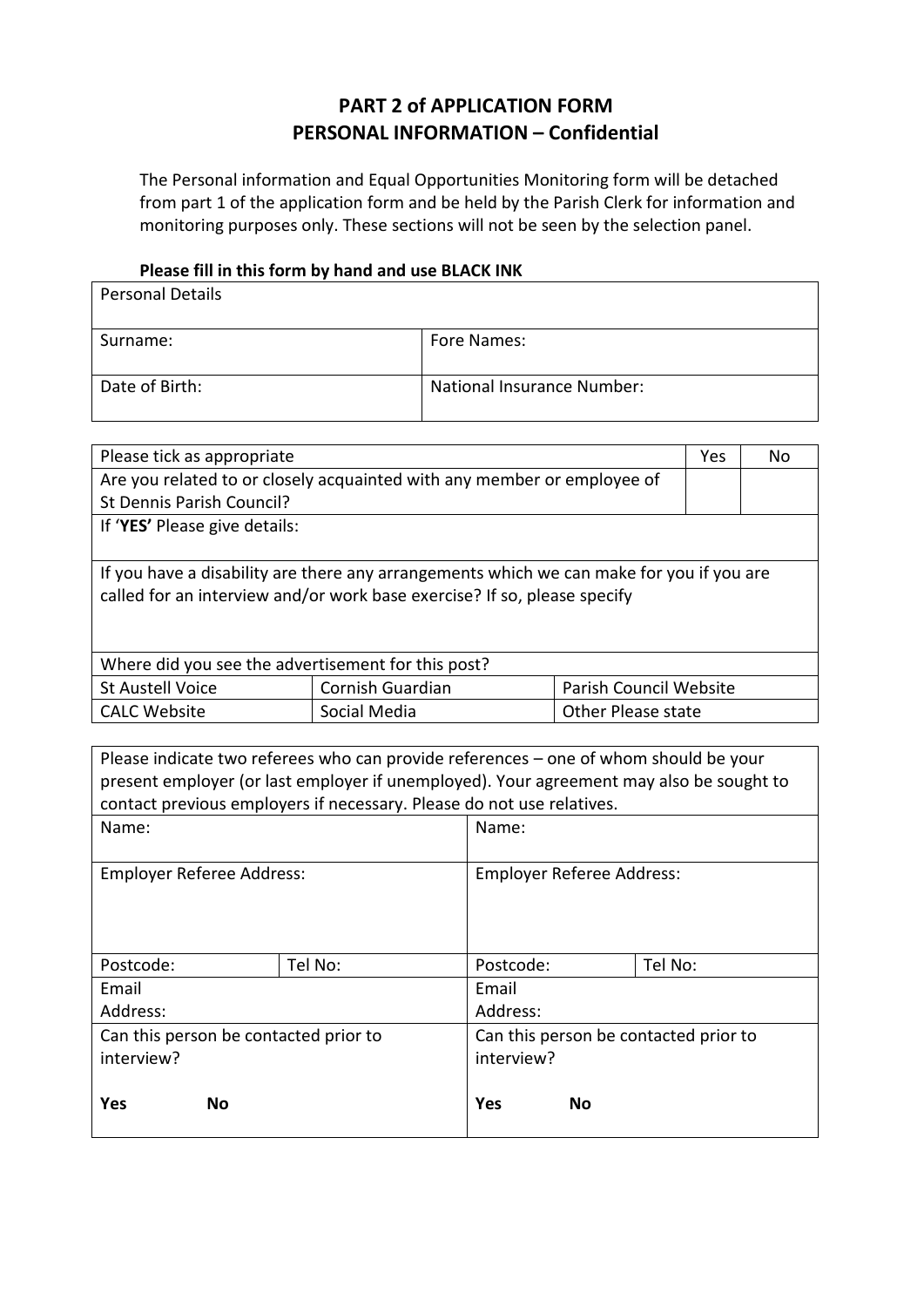## **Equality Monitoring Form**

St Dennis Parish Council is committed to ensuring that our services, policies and practices are free from discrimination and prejudice and that they meet the needs of all of the community. For us to check we are providing fair and effective services, we would be grateful if you would answer the questions below. You are under no obligation to provide the information requested, but it will help us greatly if you do.

About You:

| Please enter your postcode | Prefer not to |  |
|----------------------------|---------------|--|
|                            | sav           |  |
| Please give your age       | Prefer not to |  |
|                            | sav           |  |
| How do you describe your   | Prefer not to |  |
| Gender?                    | sav           |  |
| How do you describe your   | Prefer not to |  |
| ethnic origin?             | say           |  |

Please read through carefully before selecting the ethnic group that you feel most closely reflects your background

| <b>White</b>                                     |                |                             |  |
|--------------------------------------------------|----------------|-----------------------------|--|
| English, Welsh, Scottish, Northern Irish         | $\blacksquare$ | Gypsy/Roma                  |  |
| <b>British</b>                                   |                | Traveller of Irish Heritage |  |
| <b>White Cornish</b>                             |                |                             |  |
| <b>Irish</b>                                     |                |                             |  |
| Any other white background, please write below:  |                |                             |  |
|                                                  |                |                             |  |
| <b>Mixed</b>                                     |                |                             |  |
| White & Asian                                    |                | White & Black African       |  |
| White and Black Caribbean                        |                | <b>Mixed Cornish</b>        |  |
| Any other mixed background, please write below:  |                |                             |  |
|                                                  |                |                             |  |
| Asian                                            |                |                             |  |
| Bangladeshi                                      |                | Indian                      |  |
| Pakistani                                        |                | Asian Cornish               |  |
| Chinese                                          |                |                             |  |
| Any other Asian background, please write below:  |                |                             |  |
|                                                  |                |                             |  |
| <b>Black</b>                                     |                |                             |  |
| African                                          |                | Caribbean                   |  |
| <b>Black Cornish</b>                             |                |                             |  |
| Any other Black background, please write below:  |                |                             |  |
|                                                  |                |                             |  |
| Other Any other ethnic group, please write below |                |                             |  |
|                                                  |                |                             |  |
|                                                  |                |                             |  |